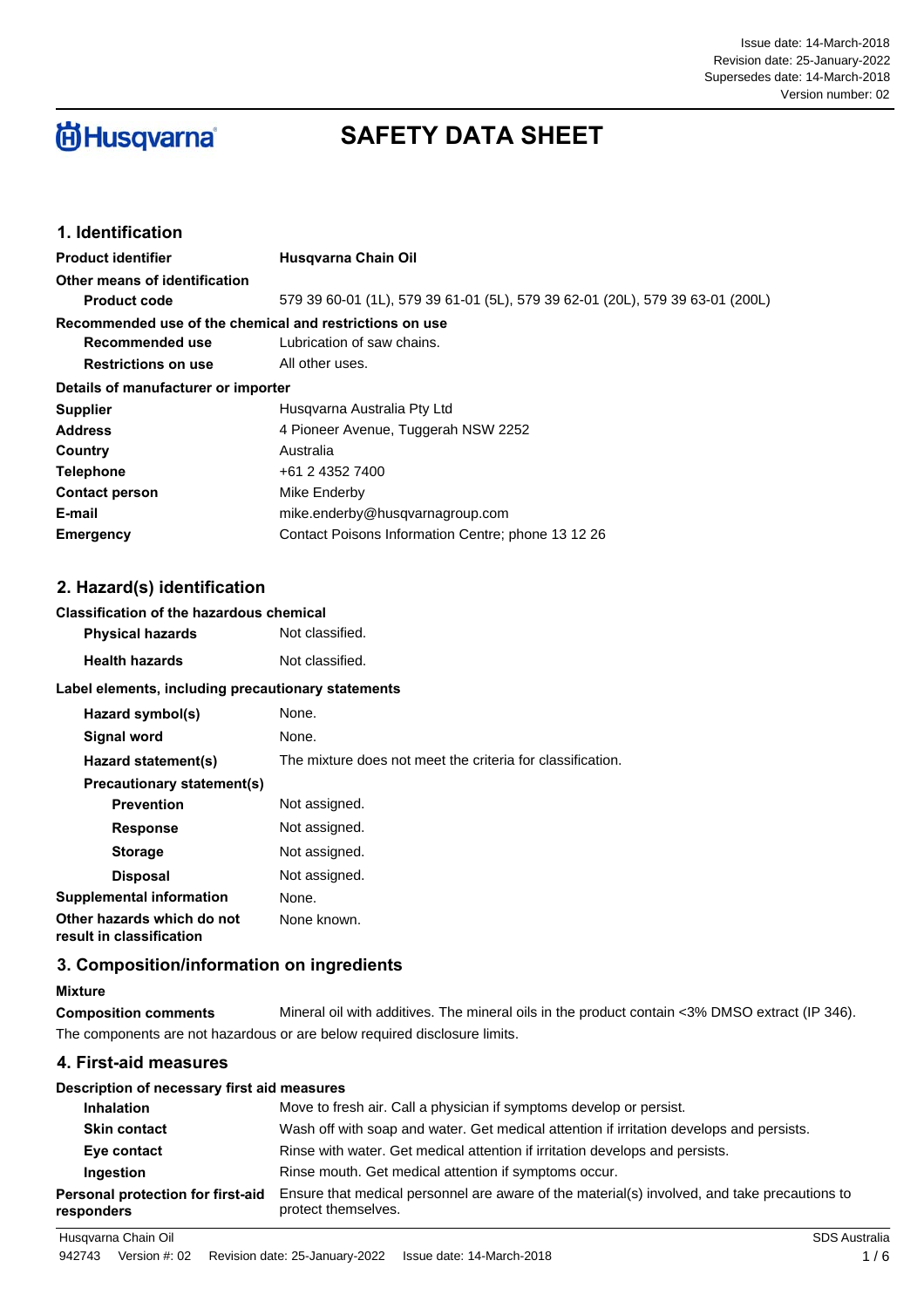**Symptoms caused by exposure** Direct contact with eyes may cause temporary irritation. **Medical attention and special** Treat symptomatically. **treatment**

### **5. Fire-fighting measures**

| <b>Extinguishing media</b>                                           |                                                                                               |
|----------------------------------------------------------------------|-----------------------------------------------------------------------------------------------|
| Suitable extinguishing<br>media                                      | Water fog. Foam. Dry chemical powder. Carbon dioxide (CO2).                                   |
| Unsuitable extinguishing<br>media                                    | Do not use water jet as an extinguisher, as this will spread the fire.                        |
| Specific hazards arising from<br>the chemical                        | During fire, gases hazardous to health may be formed.                                         |
| Special protective equipment<br>and precautions for fire<br>fighters | Self-contained breathing apparatus and full protective clothing must be worn in case of fire. |
| <b>Fire fighting</b><br>equipment/instructions                       | Move containers from fire area if you can do so without risk.                                 |
| Hazchem code                                                         | None.                                                                                         |
| <b>General fire hazards</b>                                          | No unusual fire or explosion hazards noted.                                                   |
| <b>Specific methods</b>                                              | Use standard firefighting procedures and consider the hazards of other involved materials.    |

## **6. Accidental release measures**

#### **Personal precautions, protective equipment and emergency procedures**

| For non-emergency<br>personnel                                  | Do not touch or walk through spilled material.                                                                                                                                                                                                    |
|-----------------------------------------------------------------|---------------------------------------------------------------------------------------------------------------------------------------------------------------------------------------------------------------------------------------------------|
| For emergency responders                                        | Keep unnecessary personnel away. Use personal protection recommended in Section 8 of the<br>SDS.                                                                                                                                                  |
| <b>Environmental precautions</b>                                | Avoid discharge into drains, water courses or onto the ground.                                                                                                                                                                                    |
| <b>Methods and materials for</b><br>containment and cleaning up | The product is immiscible with water and will spread on the water surface.                                                                                                                                                                        |
|                                                                 | Large Spills: Stop the flow of material, if this is without risk. Dike the spilled material, where this is<br>possible. Absorb in vermiculite, dry sand or earth and place into containers. Following product<br>recovery, flush area with water. |
|                                                                 | Small Spills: Wipe up with absorbent material (e.g. cloth, fleece). Clean surface thoroughly to<br>remove residual contamination.                                                                                                                 |
|                                                                 | Never return spills to original containers for re-use. For waste disposal, see section 13 of the SDS.                                                                                                                                             |
| 7. Handling and storage                                         |                                                                                                                                                                                                                                                   |
| Precautions for safe handling                                   | Do not cut, weld, solder, drill, grind, or expose containers to heat, flame, sparks, or other sources<br>of ignition. Observe good industrial hygiene practices.                                                                                  |
| Conditions for safe storage,<br>including any incompatibilities | Store in original tightly closed container. Store away from incompatible materials (see section 10 of<br>the SDS).                                                                                                                                |
| 8. Exposure controls and personal protection                    |                                                                                                                                                                                                                                                   |
| <b>Control parameters</b>                                       | Follow standard monitoring procedures.                                                                                                                                                                                                            |
|                                                                 |                                                                                                                                                                                                                                                   |

## **Occupational exposure limits**

| Australia. National Workplace OELs (Workplace Exposure Standards for Airborne Contaminants, Appendix A)<br><b>Product</b> |                  |                     |
|---------------------------------------------------------------------------------------------------------------------------|------------------|---------------------|
|                                                                                                                           |                  |                     |
| TWA                                                                                                                       | $5 \text{ mg/m}$ |                     |
| US. ACGIH Threshold Limit Values                                                                                          |                  |                     |
| Type                                                                                                                      | Value            | Form                |
| TWA                                                                                                                       | $5 \text{ mg/m}$ | Inhalable fraction. |
|                                                                                                                           | Type             | Value               |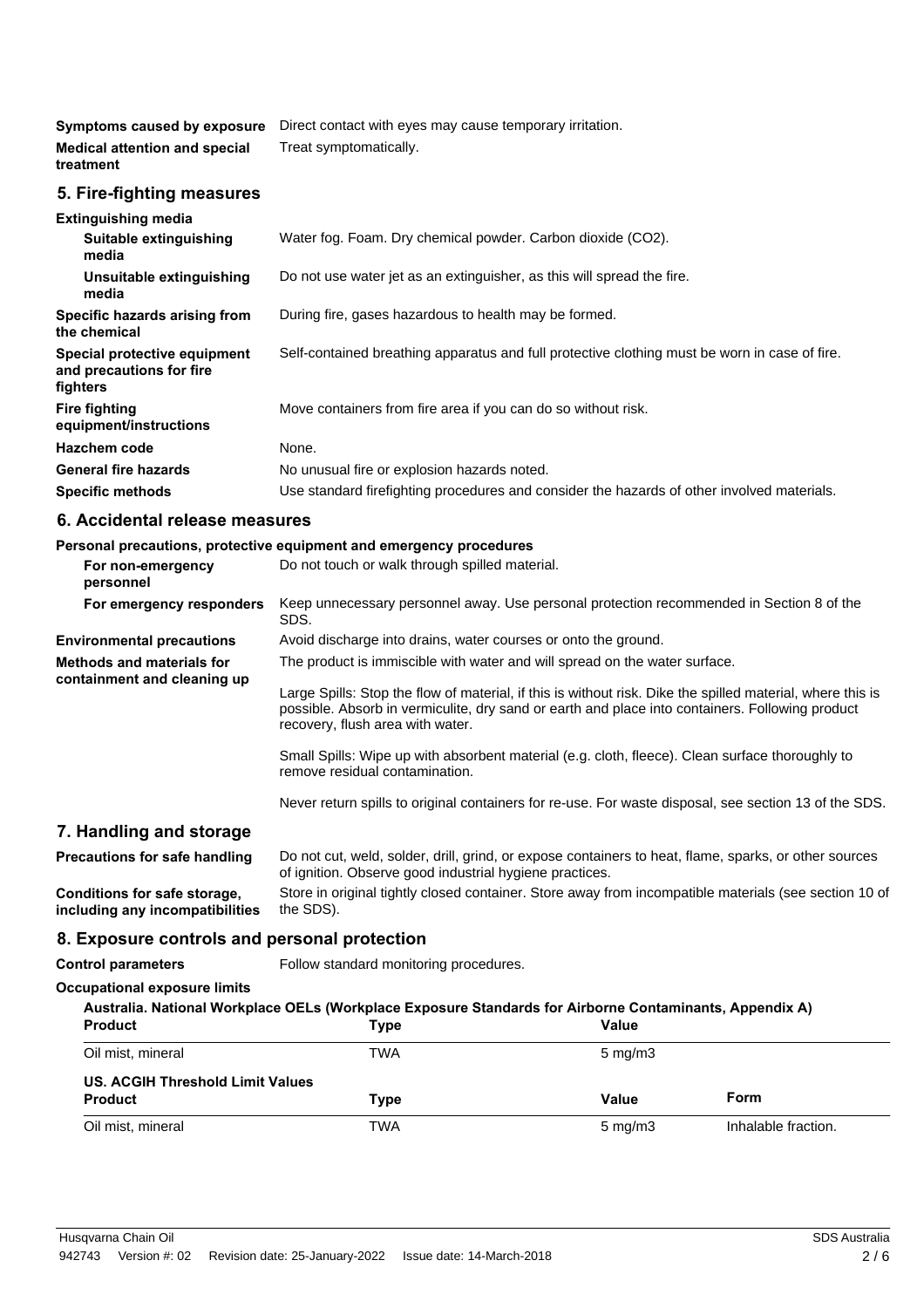| <b>Product</b>                      | Type                                                                                                                                                                                                                                                                                                                                                                                                   | Value              | Form                 |
|-------------------------------------|--------------------------------------------------------------------------------------------------------------------------------------------------------------------------------------------------------------------------------------------------------------------------------------------------------------------------------------------------------------------------------------------------------|--------------------|----------------------|
| Oil mist, mineral                   | TWA                                                                                                                                                                                                                                                                                                                                                                                                    | $5 \text{ mg/m}$ 3 | Respirable fraction. |
| <b>Biological limit values</b>      | No biological exposure limits noted for the ingredient(s).                                                                                                                                                                                                                                                                                                                                             |                    |                      |
| Appropriate engineering<br>controls | Good general ventilation (typically 10 air changes per hour) should be used. Ventilation rates<br>should be matched to conditions. If applicable, use process enclosures, local exhaust ventilation,<br>or other engineering controls to maintain airborne levels below recommended exposure limits. If<br>exposure limits have not been established, maintain airborne levels to an acceptable level. |                    |                      |
|                                     | Individual protection measures, for example personal protective equipment (PPE)                                                                                                                                                                                                                                                                                                                        |                    |                      |
| Eye/face protection                 | Wear safety glasses with side shields (or goggles).                                                                                                                                                                                                                                                                                                                                                    |                    |                      |
| <b>Skin protection</b>              |                                                                                                                                                                                                                                                                                                                                                                                                        |                    |                      |
| <b>Hand protection</b>              | Wear appropriate chemical resistant gloves. Glove material: Nitrile rubber. Use gloves with<br>breakthrough time of >480 minutes. Minimum glove thickness 0.4 mm.                                                                                                                                                                                                                                      |                    |                      |
| <b>Other</b>                        | Wear suitable protective clothing.                                                                                                                                                                                                                                                                                                                                                                     |                    |                      |
| <b>Respiratory protection</b>       | In case of inadequate ventilation or risk of inhalation of vapours, use suitable respiratory<br>equipment with combination filter.                                                                                                                                                                                                                                                                     |                    |                      |
| Thermal hazards                     | Wear appropriate thermal protective clothing, when necessary.                                                                                                                                                                                                                                                                                                                                          |                    |                      |
| <b>Hygiene measures</b>             | Always observe good personal hygiene measures, such as washing after handling the material<br>and before eating, drinking, and/or smoking. Routinely wash work clothing and protective<br>equipment to remove contaminants.                                                                                                                                                                            |                    |                      |

## **Germany. DFG MAK List (advisory OELs). Commission for the Investigation of Health Hazards of Chemical Compounds in the Work Area (DFG)**

## **9. Physical and chemical properties**

| Appearance                                        |                                                        |                      |
|---------------------------------------------------|--------------------------------------------------------|----------------------|
| <b>Physical state</b>                             | Liquid.                                                |                      |
| Form                                              | Liquid.                                                |                      |
| Colour                                            | Brown.                                                 |                      |
| Odour                                             | Characteristic.                                        |                      |
| <b>Odour threshold</b>                            | Not available.                                         |                      |
| pH                                                | Material is non soluble in water.                      |                      |
| Melting point/freezing point                      | Not determined.                                        |                      |
| Initial boiling point and boiling<br>range        | Not determined.                                        |                      |
| <b>Flash point</b>                                | $>= 190 °C (= 374 °F)$                                 |                      |
| <b>Evaporation rate</b>                           | Not determined.                                        |                      |
| Flammability (solid, gas)                         | Not applicable.                                        |                      |
| Upper/lower flammability or explosive limits      |                                                        |                      |
| Explosive limit - lower (%)                       | 0.4                                                    |                      |
| <b>Explosive limit - upper</b><br>(%)             | 4.5                                                    |                      |
| Vapour pressure                                   | < 0.1 hPa (20 °C (68 °F))                              |                      |
| <b>Vapour density</b>                             | Not determined.                                        |                      |
| <b>Relative density</b>                           | Not determined.                                        |                      |
| Solubility(ies)                                   |                                                        |                      |
| Solubility (water)                                | Insoluble in water.                                    |                      |
| <b>Partition coefficient</b><br>(n-octanol/water) | Not determined.                                        |                      |
| <b>Auto-ignition temperature</b>                  | Not determined.                                        |                      |
| <b>Decomposition temperature</b>                  | Not determined.                                        |                      |
| <b>Viscosity</b>                                  | 100 mm <sup>2</sup> /s ASTM D7042 (40 °C (104 °F))     |                      |
| Other physical and chemical parameters            |                                                        |                      |
| <b>Density</b>                                    | 0.88 g/cm <sup>3</sup> EN ISO 12185 (15 °C (59 °F))    |                      |
| Pour point                                        | $\epsilon$ = -21 °C ( $\epsilon$ = -5.8 °F) ASTM D7346 |                      |
| Husqvarna Chain Oil                               |                                                        | <b>SDS Australia</b> |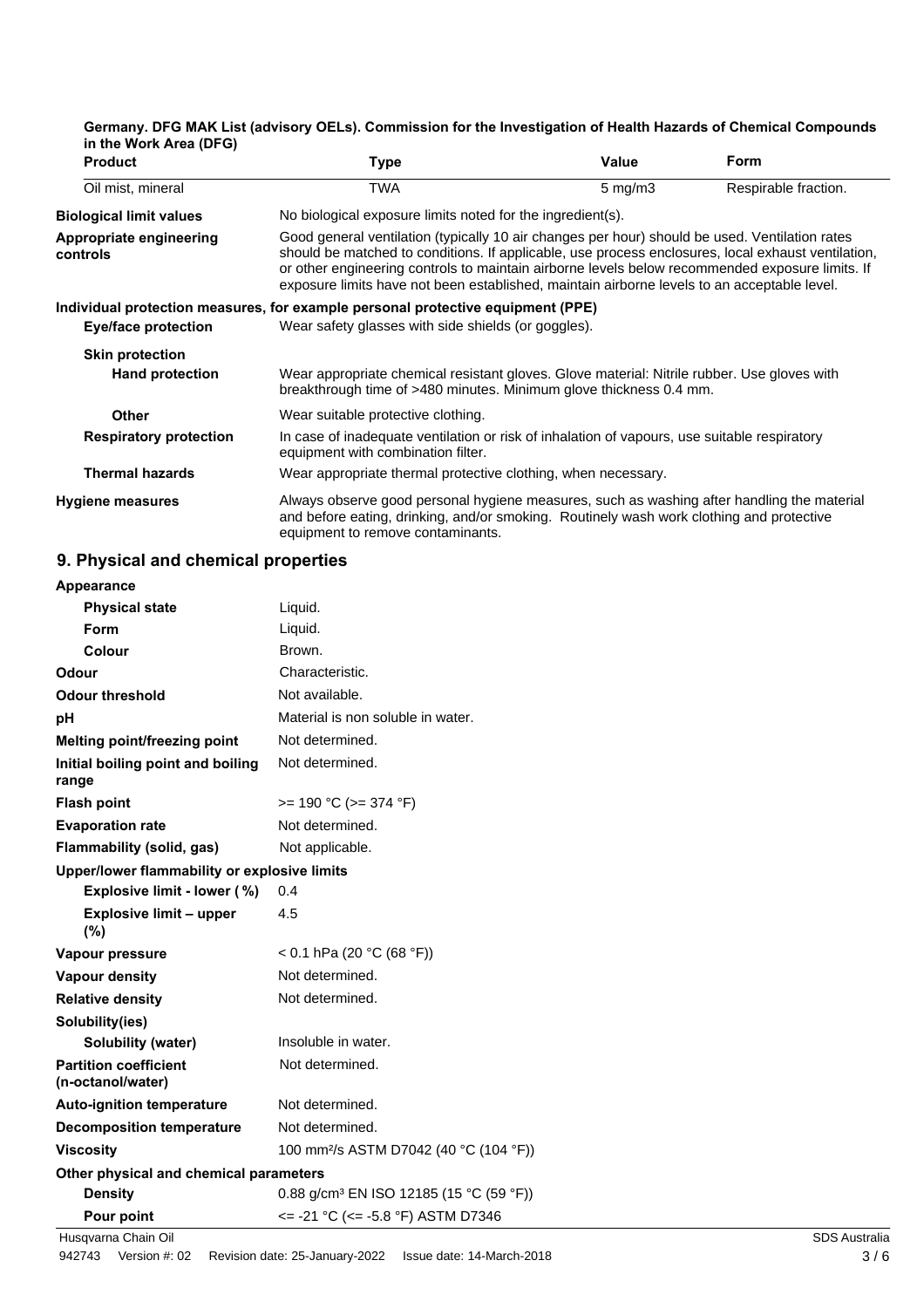## **10. Stability and reactivity**

| <b>Reactivity</b>                            | The product is stable and non-reactive under normal conditions of use, storage and transport. |
|----------------------------------------------|-----------------------------------------------------------------------------------------------|
| <b>Chemical stability</b>                    | Material is stable under normal conditions.                                                   |
| <b>Possibility of hazardous</b><br>reactions | No dangerous reaction known under conditions of normal use.                                   |
| <b>Conditions to avoid</b>                   | Contact with incompatible materials.                                                          |
| Incompatible materials                       | Strong oxidising agents.                                                                      |
| <b>Hazardous decomposition</b><br>products   | No hazardous decomposition products are known.                                                |

## **11. Toxicological information**

## **Information on possible routes of exposure**

| <b>Inhalation</b>                                     | Prolonged inhalation may be harmful.                                                                                                                                                                                |
|-------------------------------------------------------|---------------------------------------------------------------------------------------------------------------------------------------------------------------------------------------------------------------------|
| <b>Skin contact</b>                                   | Frequent or prolonged contact may defat and dry the skin, leading to discomfort and dermatitis.                                                                                                                     |
| Eye contact                                           | Direct contact with eyes may cause temporary irritation.                                                                                                                                                            |
| Ingestion                                             | Expected to be a low ingestion hazard.                                                                                                                                                                              |
| <b>Symptoms related to exposure</b>                   | Direct contact with eyes may cause temporary irritation.                                                                                                                                                            |
| <b>Skin corrosion/irritation</b>                      | Prolonged skin contact may cause temporary irritation.                                                                                                                                                              |
| Serious eye damage/irritation                         | Direct contact with eyes may cause temporary irritation.                                                                                                                                                            |
| <b>Respiratory or skin</b><br>sensitisation           |                                                                                                                                                                                                                     |
| <b>Respiratory sensitisation</b>                      | Not a respiratory sensitiser.                                                                                                                                                                                       |
| <b>Skin sensitisation</b>                             | This product is not expected to cause skin sensitisation.                                                                                                                                                           |
| Germ cell mutagenicity                                | No data available to indicate product or any components present at greater than 0.1% are<br>mutagenic or genotoxic.                                                                                                 |
| Carcinogenicity                                       | Not classifiable as to carcinogenicity to humans.                                                                                                                                                                   |
| <b>Reproductive toxicity</b>                          | This product is not expected to cause reproductive or developmental effects.                                                                                                                                        |
| Specific target organ toxicity -<br>single exposure   | Not classified.                                                                                                                                                                                                     |
| Specific target organ toxicity -<br>repeated exposure | Not classified.                                                                                                                                                                                                     |
| <b>Aspiration hazard</b>                              | Not an aspiration hazard.                                                                                                                                                                                           |
| <b>Chronic effects</b>                                | Prolonged and repeated contact with used oil may cause serious skin diseases, such as<br>dermatitis and skin cancer.                                                                                                |
| 12. Ecological information                            |                                                                                                                                                                                                                     |
| <b>Ecotoxicity</b>                                    | The product is not classified as environmentally hazardous. However, this does not exclude the<br>possibility that large or frequent spills can have a harmful or damaging effect on the environment.               |
| <b>Persistence and degradability</b>                  | The product is expected to be biodegradable.                                                                                                                                                                        |
| <b>Bioaccumulative potential</b>                      | No data available.                                                                                                                                                                                                  |
| <b>Mobility in soil</b>                               | No data available.                                                                                                                                                                                                  |
| <b>Other adverse effects</b>                          | Oil spills are generally hazardous to the environment.                                                                                                                                                              |
| 13. Disposal considerations                           |                                                                                                                                                                                                                     |
| <b>Disposal methods</b>                               | Collect and reclaim or dispose in sealed containers at licensed waste disposal site.                                                                                                                                |
| <b>Residual waste</b>                                 | Dispose in accordance with local regulations. Empty containers or liners may retain some product<br>residues. This material and its container must be disposed of in a safe manner (see: Disposal<br>instructions). |
| <b>Contaminated packaging</b>                         | Since emptied containers may retain product residue, follow label warnings even after container is<br>emptied. Empty containers should be taken to an approved waste handling site for recycling or<br>disposal.    |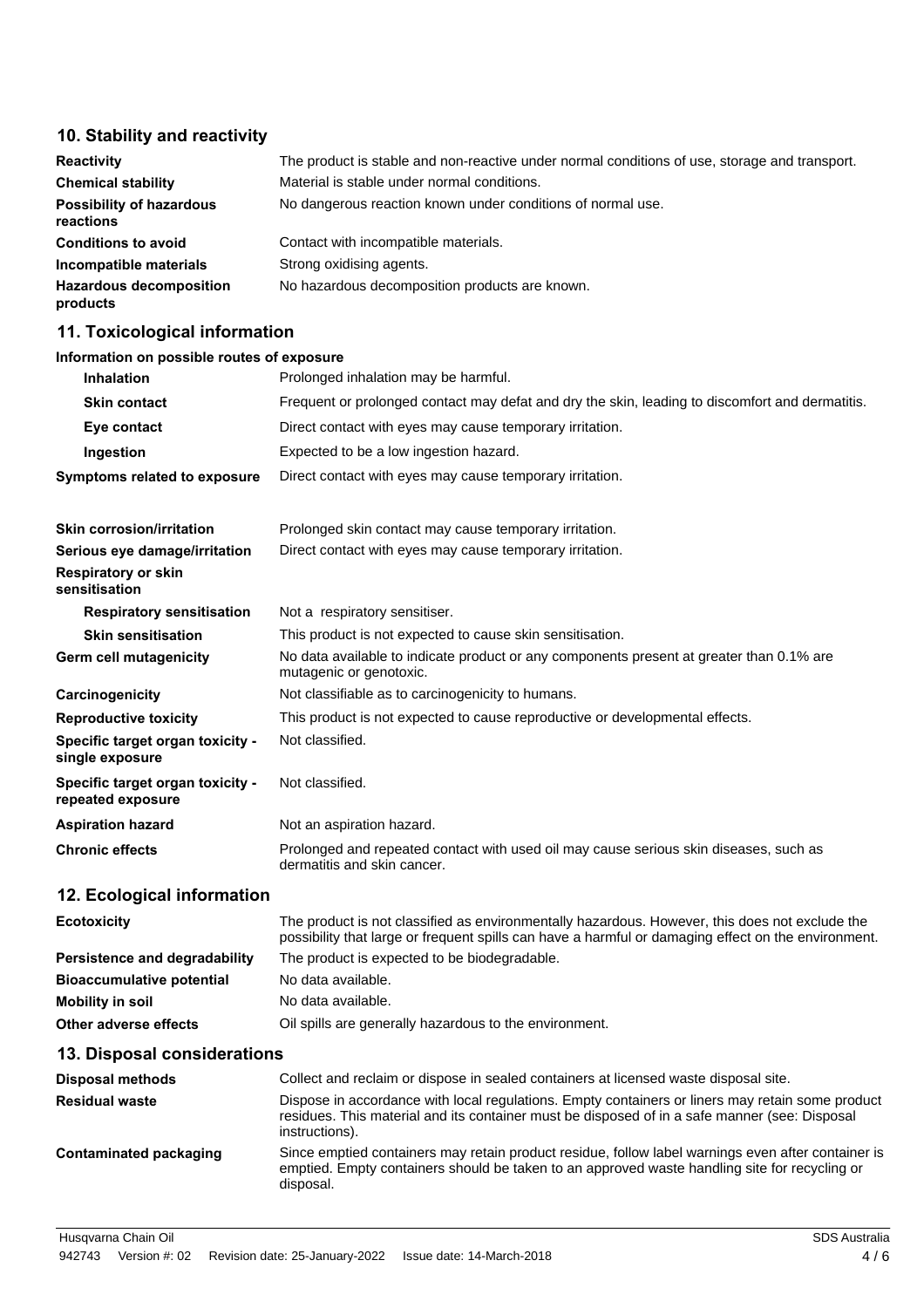## **14. Transport information**

#### **ADG**

Not regulated as dangerous goods.

#### **RID**

Not regulated as dangerous goods.

#### **IATA**

Not regulated as dangerous goods.

#### **IMDG**

Not regulated as dangerous goods.

```
Transport in bulk according to Not established.
Annex II of MARPOL 73/78 and
the IBC Code
```
## **15. Regulatory information**

#### **Safety, health and environmental regulations**

**National regulations**

This Safety Data Sheet was prepared in accordance with Australia Model Code of Practice for the preparation of Safety Data Sheets for Hazardous Chemicals.

The components of this product are listed, or are exempt from listing, on the Australian Inventory of Industrial Chemicals (AIIC)

**Australia Medicines & Poisons Appendix A** Poisons schedule number not allocated. **Australia Medicines & Poisons Appendix B** Poisons schedule number not allocated. **Australia Medicines & Poisons Appendix D** Poisons schedule number not allocated. **Australia Medicines & Poisons Appendix E** Poisons schedule number not allocated. **Australia Medicines & Poisons Appendix F** Poisons schedule number not allocated. **Australia Medicines & Poisons Appendix G** Poisons schedule number not allocated. **Australia Medicines & Poisons Appendix H** Poisons schedule number not allocated. **Australia Medicines & Poisons Appendix I** Poisons schedule number not allocated. **Australia Medicines & Poisons Appendix J** Poisons schedule number not allocated. **Australia Medicines & Poisons Appendix K** Poisons schedule number not allocated. **Australia Medicines & Poisons Schedule 10** Poisons schedule number not allocated. **Australia Medicines & Poisons Schedule 2** Poisons schedule number not allocated. **Australia Medicines & Poisons Schedule 3** Poisons schedule number not allocated. **Australia Medicines & Poisons Schedule 4** Poisons schedule number not allocated. **Australia Medicines & Poisons Schedule 5** Poisons schedule number not allocated. **Australia Medicines & Poisons Schedule 6** Poisons schedule number not allocated. **Australia Medicines & Poisons Schedule 7** Poisons schedule number not allocated. **Australia Medicines & Poisons Schedule 8** Poisons schedule number not allocated.